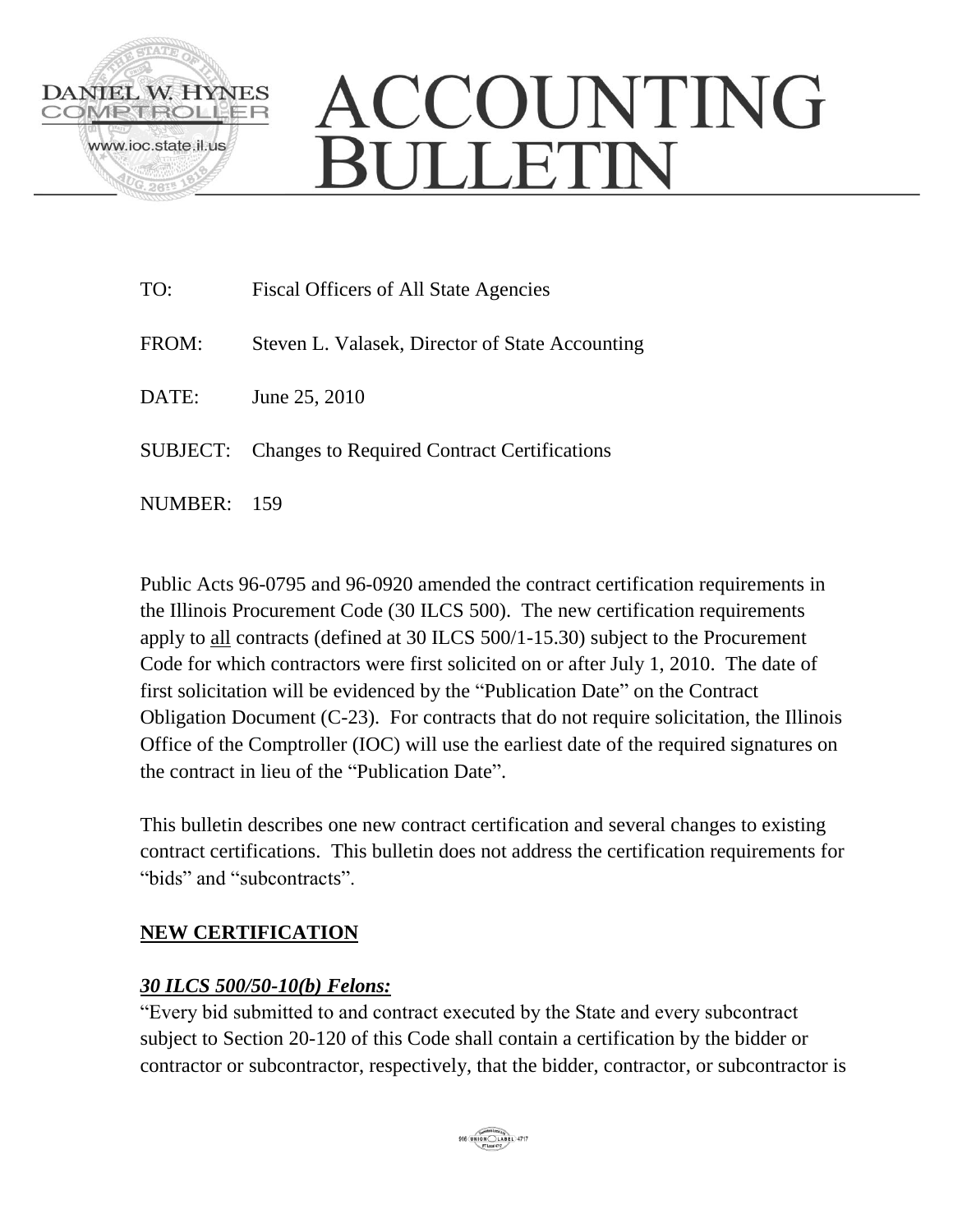not barred from being awarded a contract or subcontract under this Section and acknowledges that the chief procurement officer may declare the related contract void if any of the certifications required by this Section are false."

The IOC recommends the following language:

*"The contractor certifies that it is not barred from being awarded a contract under 30 ILCS 500/50-10. Section 50-10 prohibits a contractor from entering into a contract with a State agency if the contractor has been convicted of a felony and 5 years have not passed from the completion of the sentence for that felony. The contractor further acknowledges that the chief procurement officer may declare the related contract void if this certification is false."*

## **REVISIONS TO EXISTING CERTIFICATIONS**

Public Acts 96-0795 and 96-0920 revise various sections of the Illinois Procurement Code in regards to required contract certifications. The following section shows the revised statutory language (new language is underlined and deleted language is lined through) and the IOC recommended revised certifications.

#### *30 ILCS 500/20-65 (b) Right to audit records:*

"Audit. Every contract and subcontract shall provide that all books and records required to be maintained under subsection (a) shall be available for review and audit by the Auditor General, chief procurement officer, internal auditor, and the purchasing agency. Every contract and subcontract shall require the contractor and subcontractor, as applicable, to cooperate fully with any audit."

The IOC recommends the following language:

*"Contractor agrees to maintain books and records related to the performance of the contract and necessary to support amounts charged to the State under the contract for a minimum of 3 years from the last action on the contract. Contractor further agrees to cooperate fully with any audit and to make the books and records available to the Auditor General, chief procurement officer, internal auditor, and the purchasing agency."*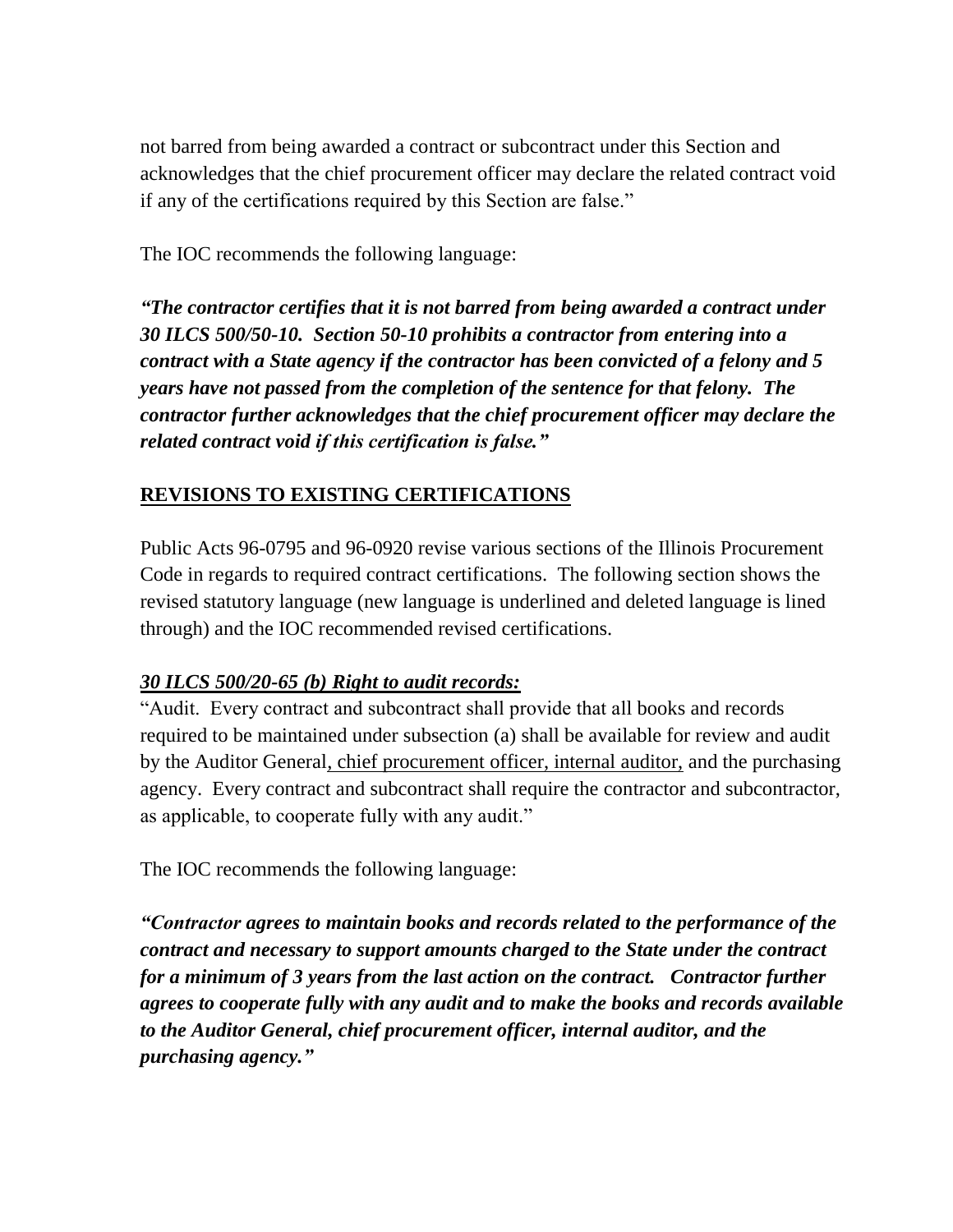## *30 ILCS 500/50-5(d) Bribery:*

"Certification. Every bid submitted to and contract executed by the State and every subcontract subject to Section 20-120 of this Code shall contain a certification by the contractor or the subcontractor, respectively, that the contractor or subcontractor is not barred from being awarded a contract or subcontract under this Section and acknowledges that the chief procurement officer may declare the related contract void if any certifications required by this Section are false. A contractor who makes a false statement, material to the certification, commits a Class 3 felony."

The IOC recommends the following language:

*"The contractor certifies that it is not barred from being awarded a contract under 30 ILCS 500/50-5. Section 50-5 prohibits a contractor from entering into a contract with a State agency if the contractor has been convicted of bribery or attempting to bribe an officer or employee of the State of Illinois, or if the contractor has made an admission of guilt of such conduct which is a matter of record. The contractor further acknowledges that the chief procurement officer may declare the related contract void if this certification is false. "*

## *30 ILCS 500/50-10.5(b) Prohibited bidders and contractors:*

"Every bid submitted to and contract executed by the State and every subcontract subject to Section 20-120 of this Code shall contain a certification by the bidder, or contractor, or subcontractor, respectively, that the bidder, contractor, or subcontractor is not barred from being awarded a contract or subcontract under this Section and that the contractor acknowledges that the chief procurement officer contracting State agency shall declare the related contract void if any of the certifications eertification completed pursuant to this subsection (b) are is false."

The IOC recommends the following language:

*"The contractor certifies that it is not barred from being awarded a contract under 30 ILCS 500/50-10.5. Section 50-10.5 prohibits a contractor from entering into a contract with a State agency if the contractor, or any officer, director, partner, or other managerial agent of contractor, has been convicted within the last 5 years of a felony under the Sarbanes-Oxley Act of 2002 or a Class 3 or Class 2 felony under the Illinois Securities Law of 1953 or if the contractor is in violation of Subsection*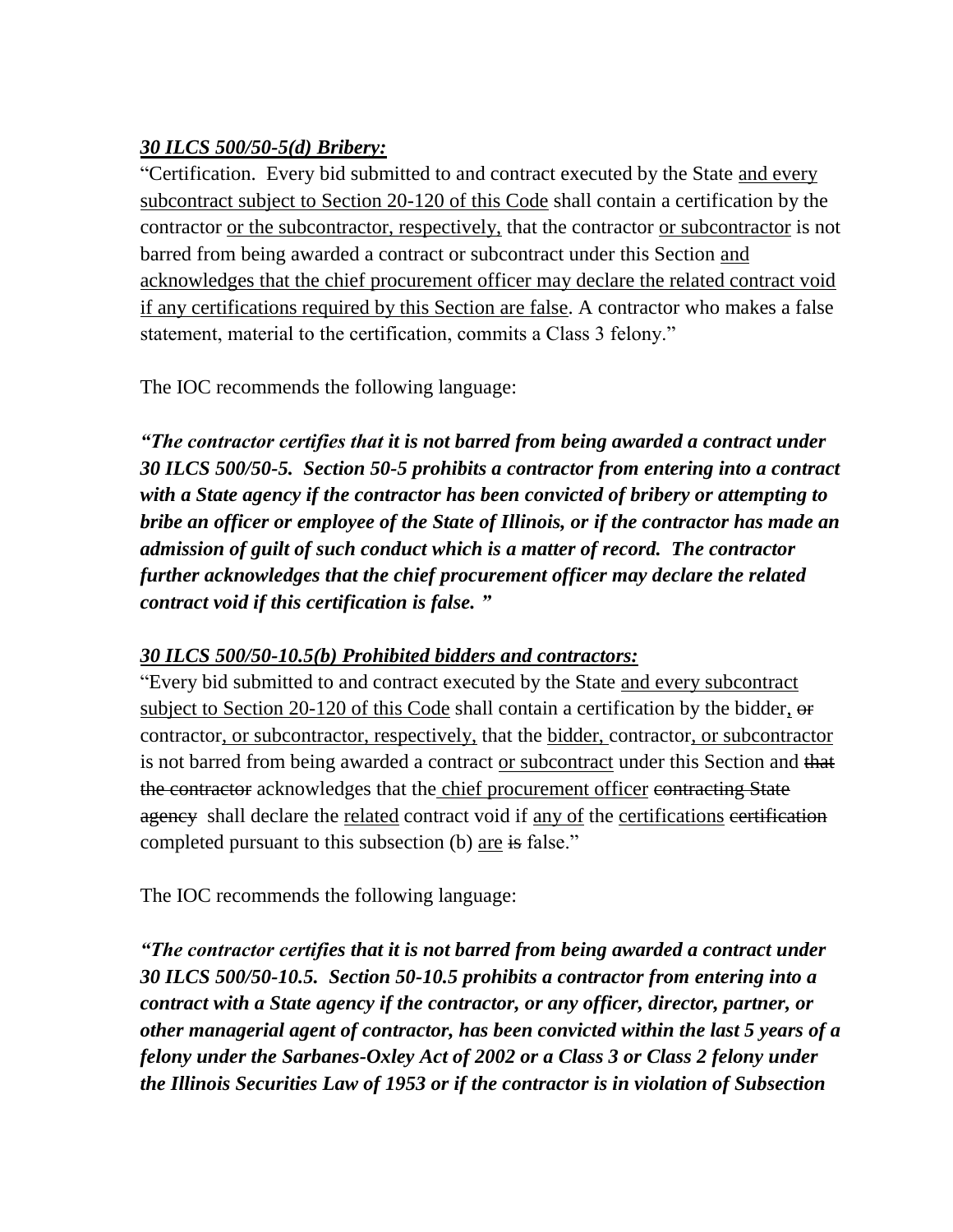## *(e). The contractor further acknowledges that the chief procurement officer shall declare the related contract void if this certification is false."*

#### *30 ILCS 500/50-11(b) Debt Delinquency:*

"Every bid submitted to and contract executed by the State and every subcontract subject to Section 20-120 of this Code shall contain a certification by the bidder,  $\Theta$ contractor, or subcontractor, respectively, that the contractor or the subcontractor and its affiliate is not barred from being awarded a contract or subcontract under this Section and that the contractor acknowledges that the chief procurement officer contracting State agency may declare the related contract void if any of the certifications exertification completed pursuant to this subsection (b) are is false."

The IOC recommends the following language:

*"The contractor certifies that it, and any affiliate, is not barred from being awarded a contract under 30 ILCS 500/50-11. Section 50-11 prohibits a contractor from entering into a contract with a State agency if the contractor knows or should know that it, or any affiliate, is delinquent in the payment of any debt to the State as defined by the Debt Collection Board. The contractor further acknowledges that the chief procurement officer may declare the related contract void if this certification is false."* 

## *30 ILCS 500/50-12(b) Collection and remittance of Illinois Use Tax:*

"Every bid submitted and contract executed by the State and every subcontract subject to Section 20-120 of this Code shall contain a certification by the bidder, or contractor, or subcontractor, respectively, that the bidder,  $\Theta$  contractor, or subcontractor is not barred from bidding for or entering into a contract under subsection (a) of this Section and that the bidder or contractor acknowledges that the chief procurement officer contracting State agency may declare the related contract void if any of the certifications certification completed pursuant to this subsection (b) are is false."

The IOC recommends the following language:

*"The contractor certifies that it is not barred from being awarded a contract under 30 ILCS 500/50-12. Section 50-12 prohibits a contractor from entering into a contract with a State agency if the contractor, or any affiliate, has failed to collect*